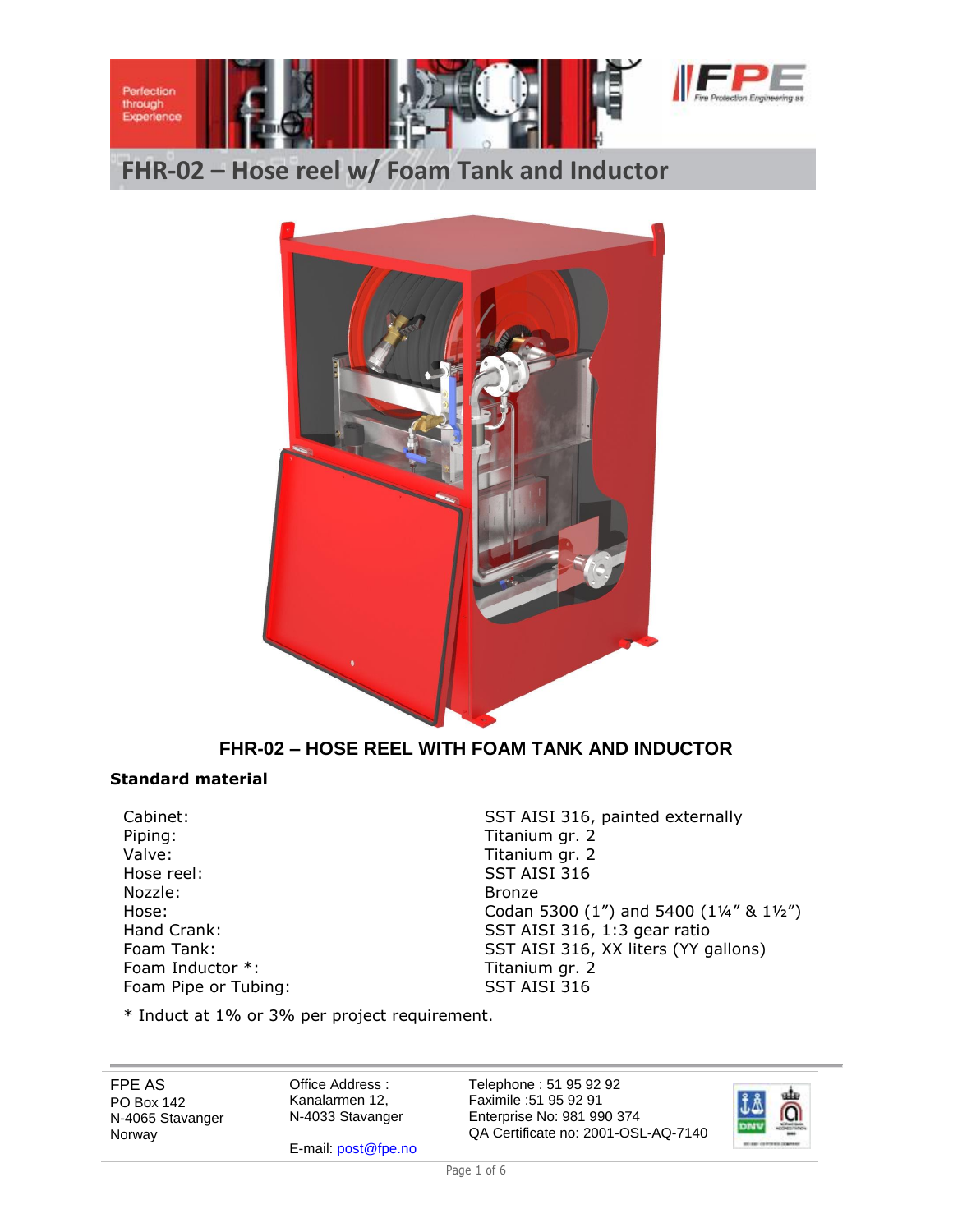

#### **Installation**

Mount: Bolted to Deck

#### **Operation**

Water Only: Open isolation valve, remove hose to required length, open nozzle.

Foam: Open foam valve. This hose reel model utilizes the venturi effect to pickup foam concentrate and injects it at an accurate 1% or 3% induction rate.

#### **Options**

| Piping:                                                                    | • Cunifer CU 90/10 w/ Alubronze valve<br>• Super Duplex Stainless Steel |  |
|----------------------------------------------------------------------------|-------------------------------------------------------------------------|--|
| Pressure Control:                                                          | • Restriction Orifice<br>• Pressure Control Valve                       |  |
| Pressure Indicators:                                                       | • Project Preference                                                    |  |
| Cabinet:                                                                   | • Insulation<br>• Heater (Zone 1 Certified)                             |  |
| Hose:                                                                      | • Size and Length                                                       |  |
| Nozzle:                                                                    | • Project Preference                                                    |  |
| Mount:                                                                     | • Seal weld w/ 309 filler wire (316SS to C.S.)                          |  |
| Foam Inductor:                                                             | • Alubronze<br>• Super Duplex SS                                        |  |
| Foam Tank:                                                                 | $\bullet$ * Size per project requirement                                |  |
| * Increasing tank size may increase footprint / size of hose reel cabinet. |                                                                         |  |

| <b>Working pressure:</b> | 20 barg (290 psig) |
|--------------------------|--------------------|
| <b>Test pressure:</b>    | 30 barg (435 psig) |

FPE AS PO Box 142 N-4065 Stavanger Norway

Office Address : Kanalarmen 12, N-4033 Stavanger

E-mail[: post@fpe.no](mailto:post@fpe.no)

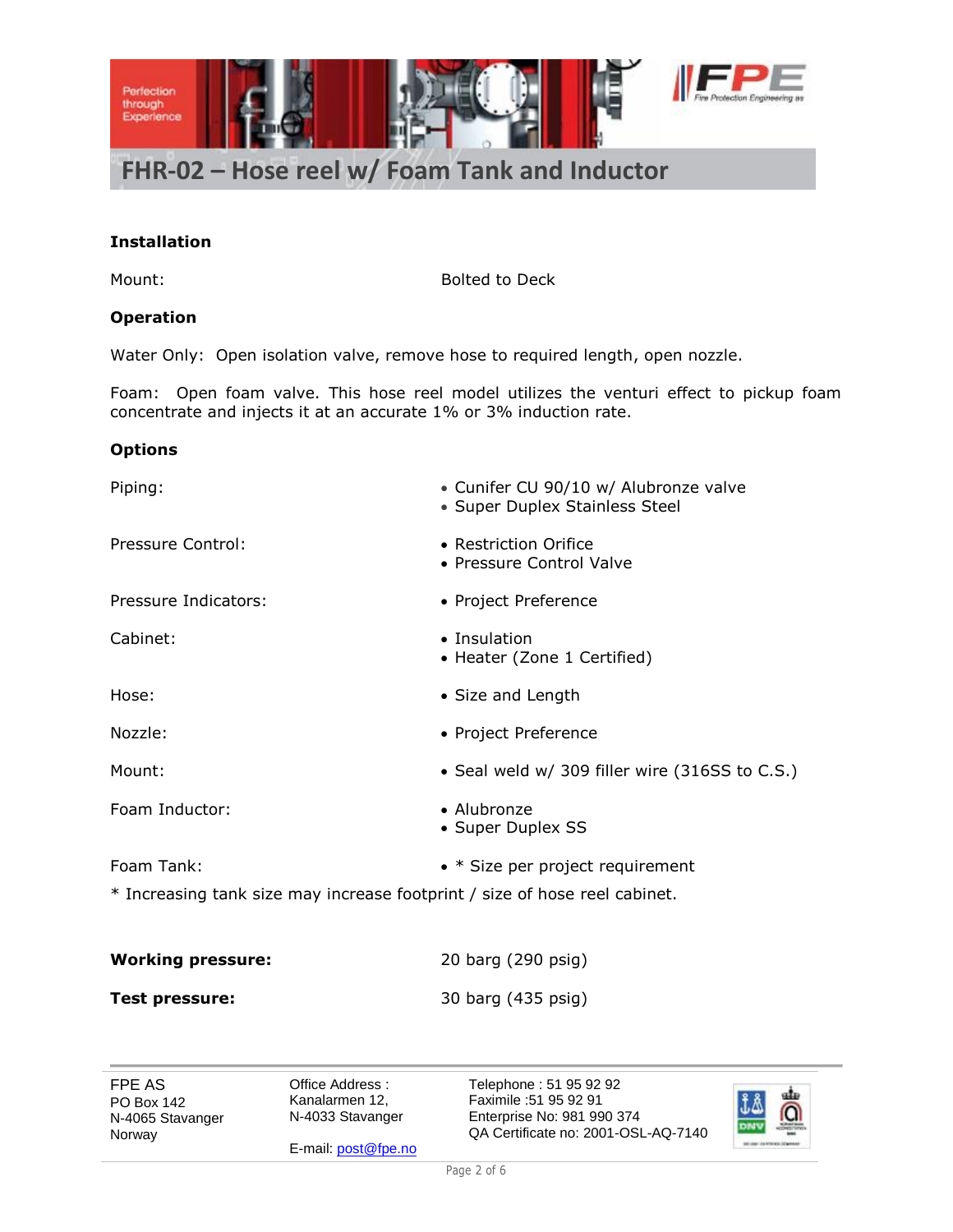

| Type                                              | Hose size $-$<br>length<br>(in x meter) | Overall<br>Length<br>(mm) | Overall<br>Height<br>(mm) | Overall<br>Depth<br>(mm) | Dry<br>Weight<br>(kg) |  |
|---------------------------------------------------|-----------------------------------------|---------------------------|---------------------------|--------------------------|-----------------------|--|
| FHR-02-32                                         | $1\frac{1}{4} \times 30 - 45^*$         | 900                       | 1500                      | 900                      | 280                   |  |
| FHR-02-40                                         | $1\frac{1}{2} \times 30$                | 900                       | 1500                      | 900                      | 280                   |  |
| * Hose length according to project's requirements |                                         |                           |                           |                          |                       |  |

### **Table 1: FHR-02-XX Dimension and Weight Data**

**Table 2: FHR-02-XX Flow Data**

| Hosereel Inlet Pressure                                                  | FHR-02-32        | FHR-02-40        |  |  |  |  |
|--------------------------------------------------------------------------|------------------|------------------|--|--|--|--|
|                                                                          | w/ 95 gpm nozzle | w/ 95 gpm nozzle |  |  |  |  |
|                                                                          |                  |                  |  |  |  |  |
| barg (psig)                                                              | lpm (gpm)        | $lpm($ gpm $)$   |  |  |  |  |
| ั87<br>6                                                                 | 200              | 214              |  |  |  |  |
| 8(116)                                                                   | 230              | 247              |  |  |  |  |
| 10 (145)                                                                 | 259              | 276              |  |  |  |  |
| Notes:                                                                   |                  |                  |  |  |  |  |
| 1. Nozzle ratings imply XX gpm at 100 psi (7barg) nozzle inlet pressure. |                  |                  |  |  |  |  |
|                                                                          |                  |                  |  |  |  |  |

FPE AS PO Box 142 N-4065 Stavanger Norway

Office Address : Kanalarmen 12, N-4033 Stavanger

E-mail[: post@fpe.no](mailto:post@fpe.no)

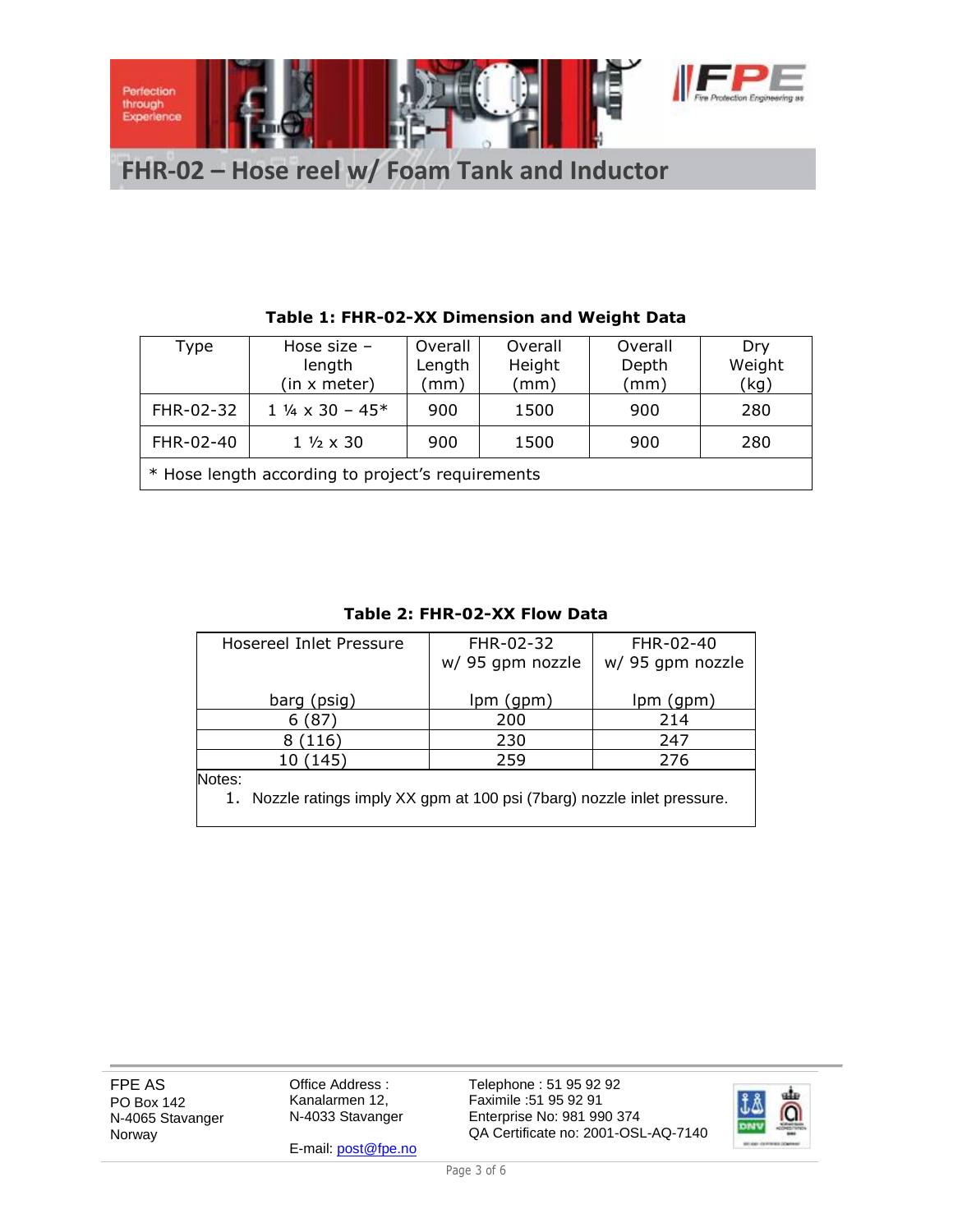

#### **P&ID**



Note: Options for PCV, PI, heater, and insulation incorporated.

FPE AS PO Box 142 N-4065 Stavanger Norway

Office Address : Kanalarmen 12, N-4033 Stavanger

E-mail[: post@fpe.no](mailto:post@fpe.no)

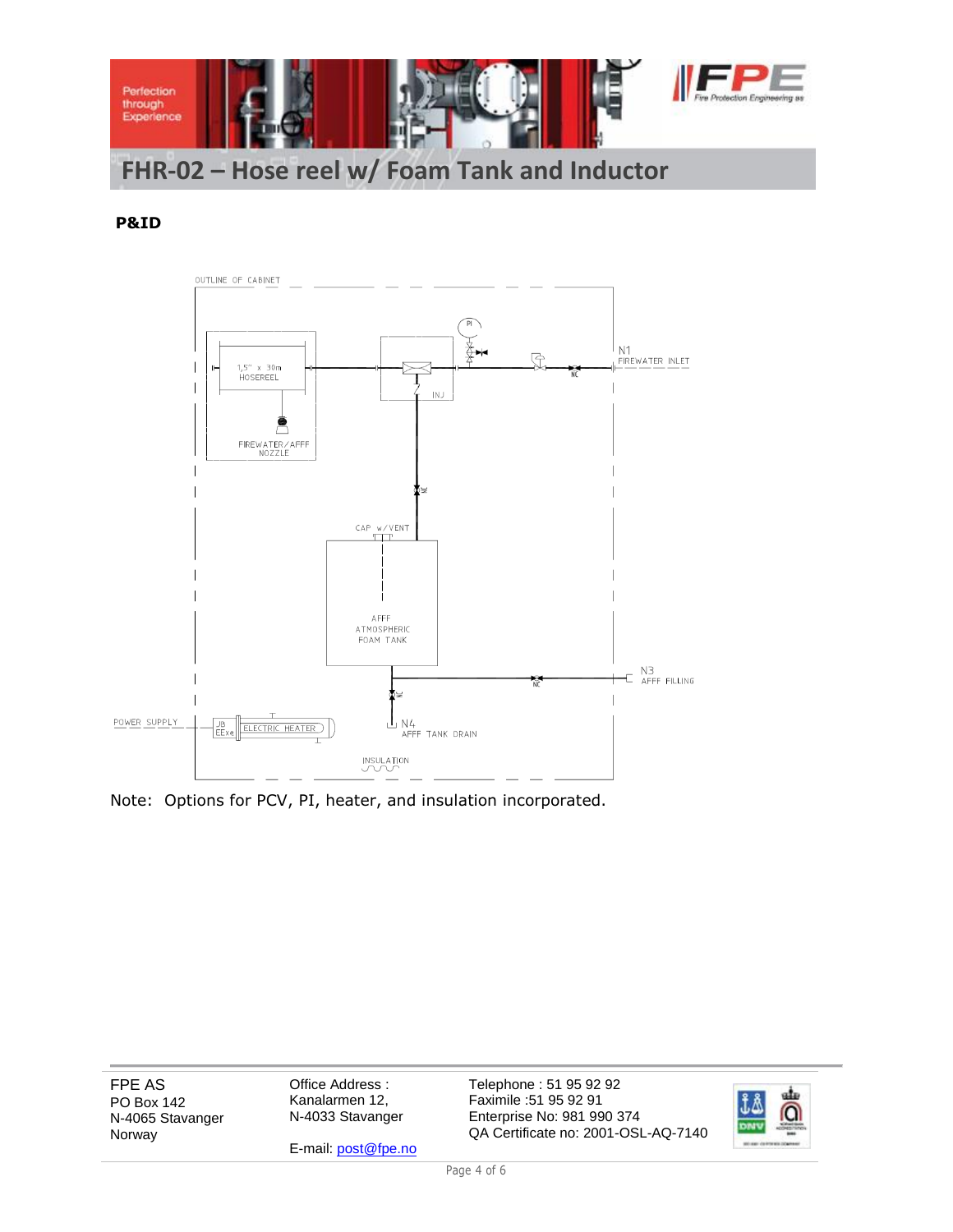



FPE AS PO Box 142 N-4065 Stavanger Norway

Office Address : Kanalarmen 12, N-4033 Stavanger

E-mail[: post@fpe.no](mailto:post@fpe.no)